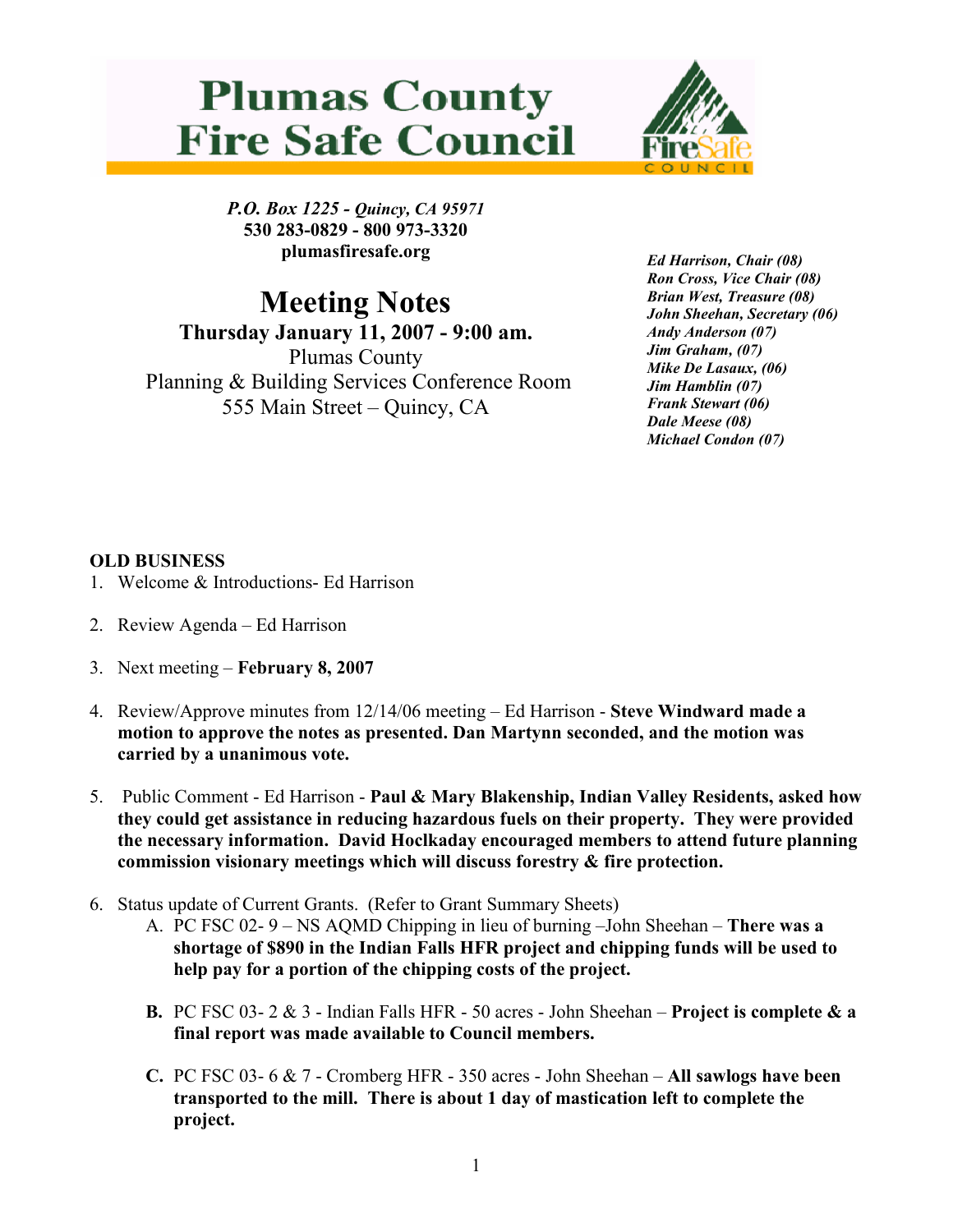- **D.** PC FSC 04-1, 2,  $\&$  8 C Road HFR  $-117$  acres  $-$  John Sheehan  $-$  40 acres remaining on the projects. Wayland Resource is submitting a La Malfia Exemption to complete harvesting.
- E. PC FSC 04-4 & 12 Canyon Dam HFR 900 acres– John Sheehan NEPA is completed. A stewardship contract is expected to be put out to bid in the spring.
- F. PC FSC 04-6 County Stewardship Proposal John Sheehan Nothing New to Report
- G. PC FSC 06-7 PC FSC Council Coordination John Sheehan Eight grant proposals are being developed. 4 for Title III, 2 for CA FSC & 2 for CDF prop 40. Work continues with website updates, sharing of firesafe information, press releases & associated grant activities.
- H. PC FSC 05-2 & 6 Whitehawk HFR- 121 acres John Sheehan Solicitation for contractor bids closes on 1/12/07.
- I. PC FSC 05-3 & 7 Greenhorn HFR 30 acres John Sheehan Wayland Resources expects to submit the NEPA document by the end of the month. An encroachment permit from the county has been obtained.
- J. PC FSC 05-4  $\&$  8 Grizzly Ck. HFR- 128 acres John Sheehan –RPF Windward expect to have the prospectus for solicitation of contractor bids out by the end of the month.
- K. PC FSC 06-1  $& 8 -$  West Almanor Community Club HFR 11 acres -John Sheehan Prospectus for contractor bids is open until 1/26/07.
- L. PC FSC 03-1, 05-5, 06-2  $& 5$  Eastern Plumas HFR 175 acres John Sheehan **Project** layout and collection of landowner agreements continues.
- M. PC FSC 06-3  $& 9 -$  Massack HFR 160 acres -John Sheehan **Project is marked and** flagged. Wayland Resources expect to submit CEQA in 2 weeks.
- N. PC FSC 06-4 & 10 Little Grass Valley HFR 111 acres John Sheehan Awaiting funds and a contract from PNF
- O. PC FSC 06-6 La Porte Pines HFR 75 acres -John Sheehan Awaiting funds and a contract from PNF
- 7. HFQLG –HFR project overview/relation to communities' opportunities Project mapping integration involving USFS, CDF and Fire Safe Council - PNF's fuel reduction out year program of work – Michael Condon – Nothing New to Report
- 8. Implementation of the Plumas County Community Wildfire Protection Plan (CWPP) Jim Graham- Jim was not available to report.
- 9. Committee report on recommendations for fuel reduction treatment areas of public lands around communities, beyond HFQLG. – Frank Stewart – Frank was not available to report.